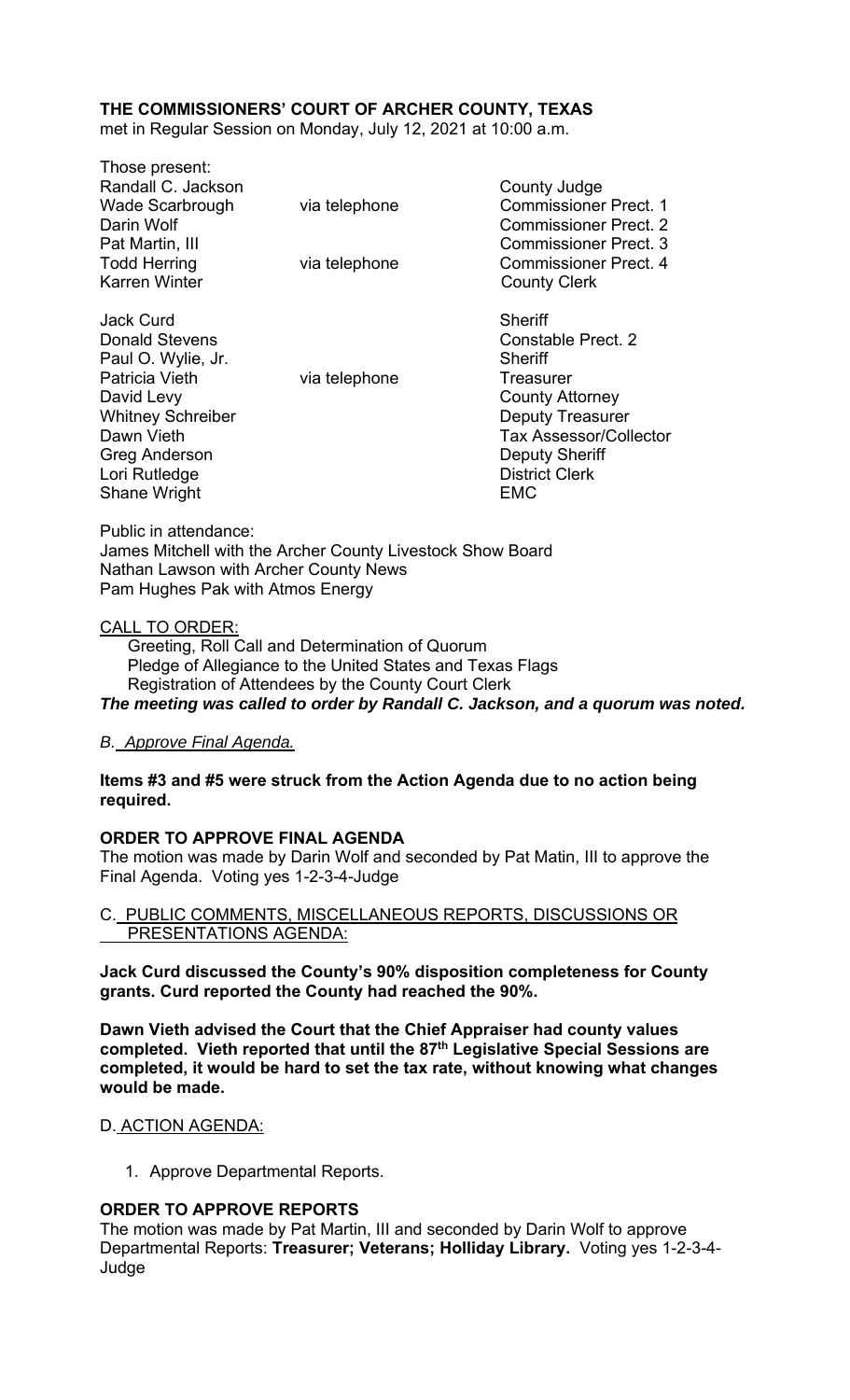2. Approve vouchers for payment.

# **ORDER TO APPROVE VOUCHERS**

The motion was made by Pat Martin, III and seconded by Darin Wolf to approve vouchers for payment. Voting yes 1-2-3-4-Judge

- 3. Approve line item transfers. **Removed.**
- 4. Approve Education Certificates.

# **ORDER TO APPROVE CERTIFICATES**

The motion was made by Randall C. Jackson and seconded by Darin Wolf to approve Education Certificates: **Karren Winter**. Voting yes 1-2-3-4-Judge

- 5. Approve Publisher's Certificates. **Removed.**
- 6. Approve Minutes from previous month –June, 2021.

### **ORDER APPROVING MINUTES**

The motion was made by Pat Martin, III and seconded by Darin Wolf to approve Minutes from June, 2021. Voting yes 1-2-3-4-Judge

- **7.** Report from James Mitchell on *Bingo Kinder Grant* for Archer County Jr Livestock. **James Mitchell reported that the Board had received a grant from the Bingo Kinder Foundation to spray foam the show barn roof in the amount of \$17,000.00. Mitchell stated that the pipe has been set on the barn expansion. Commissioners agreed that the Court would try to help with cost if the budget allowed.**
- **8.** Discuss and/or take action on new vehicle for Constable Precinct 2. **Randall C. Jackson discussed terms of the lease on current vehicle. Donald Stevens reported that the lease expired in March, 2019. Stevens asked the Court to approve a new four-year lease for a 2021 Chevrolet Tahoe. Darin Wolf stated his precinct would consider purchasing the current vehicle.**

# **ORDER TO LEASE VEHICLE**

The motion was made by Wade Scarbrough and seconded by Darin Wolf to lease a new 2021 Chevrolet Tahoe vehicle for a four-year lease for Constable Precinct 2. Voting yes 1-2-3-4-Judge

- **9.** Discuss options for ARP projects. (American Rescue Program) **Randall C. Jackson discussed funding for future projects. Pat Martin, III discussed moving the Health Department and selling its current building. Jackson advised if Court was to renovate the old jail into a medical and first responders building it would qualify for the grant. Jackson reported that he was meeting with Clay and Montague Counties to discuss a joint Mental Health facility. Jack Curd stated that new in-car computers would also qualify. Lori Rutledge reminded the Court of the counter top panel for the District Clerk's Office.**
- 10. Consider and/or approve bid proposal for the Trust Property described below: Legal Description: Lot 7, Blk 66, City of Megargel, Archer County Property Address: 685 FM 210

#### **ORDER TO ACCEPT BID**

The motion was made by Pat Martin, III and seconded by Darin Wolf to accept the bid of Chris Bell in the amount of \$711.00 for Lot 7, Block 66, City of Megargel, Archer County, Texas. Voting yes 1-2-3-4-Judge

11. Consider and/or take action on the *Fiscal Year 2022 Memorandum of Agreement*  between Archer County and Helen Farabee Centers.